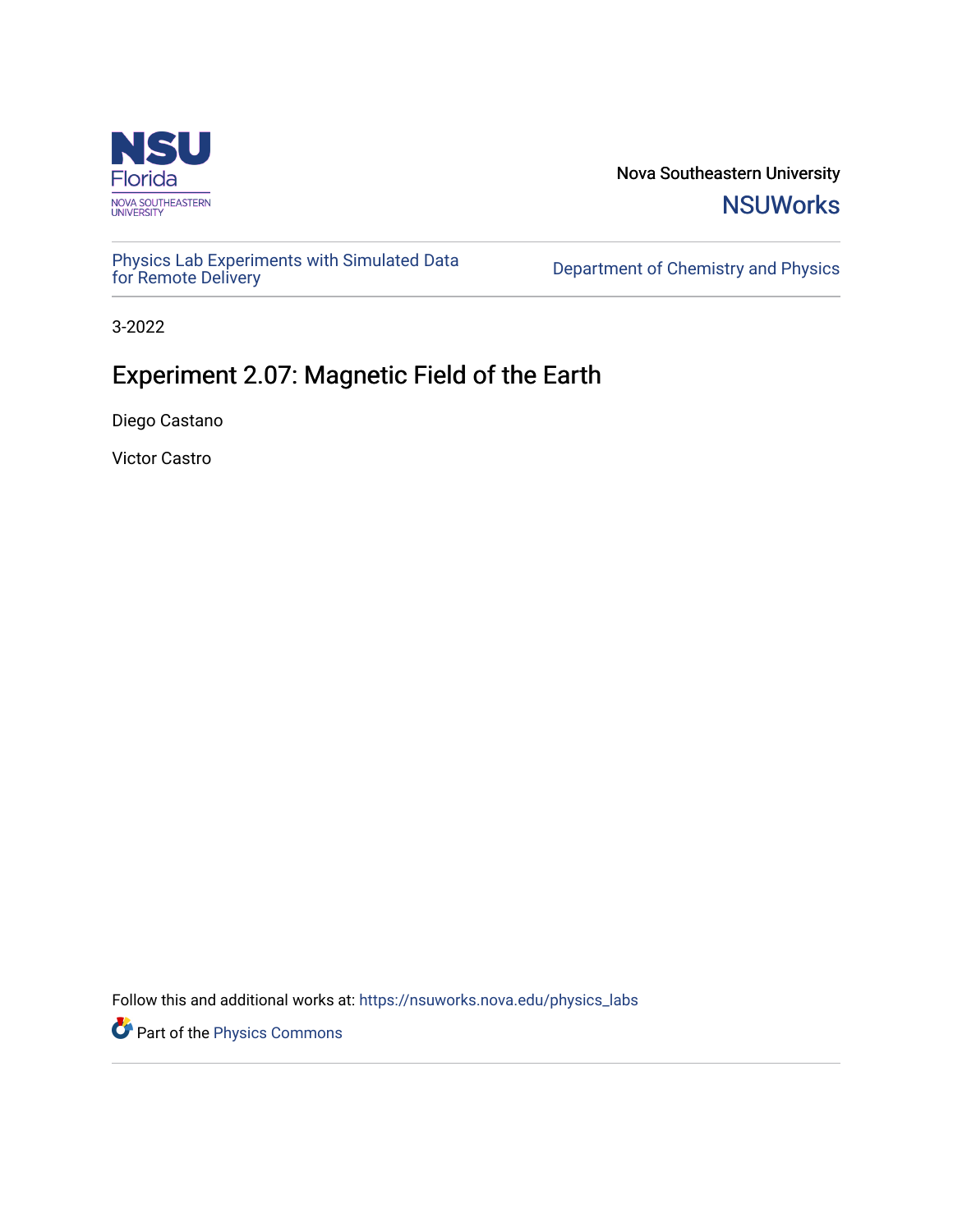#### I. EXPERIMENT 2.07: MAGNETIC FIELD OF THE EARTH

#### A. Abstract

The local horizontal magnetic field strength of the earth is measured using a tangent galvanometer.

#### B. Formulas

$$
B_{\text{center coil}} = N \frac{\mu_0 I}{D} \tag{1}
$$

$$
B_H^{\text{(earth)}} = \frac{B_{\text{coil}}}{\tan \theta} \tag{2}
$$

where  $D$  in the first equation is the diameter of the coil, and the second equation is specific to the experiment described below.

#### C. Description and Background

As we have learned in class, the magnetic field of the Earth resembles the field of a bar magnet. Magnetic Öeld lines originate at the magnetic north (near geographic south) pole, enter the magnetic south (near geographic north) pole, and then run through Earth and back to the magnetic north pole. Although the magnetic Öeld of the Earth is a three-dimensional vector field, we normally measure the horizontal component (north, south, east, west) with a compass. The north pole of the compass needle follows the Öeld by pointing to the south magnetic pole of the Earth (located close to the geographic north pole).

In this experiment, we will measure the horizontal component of Earth's magnetic field,  $B_H^{\text{(earth)}}$ , by using the field generated by a tangent galvanometer. A tangent galvanometer (Fig. 1) consists of a circular coil of  $N$  turns, diameter  $D$ , and carries a current  $I$ . The magnetic field produced within the tangent galvanometer is not uniform but can be calculated at its center, using Eq. (1), where  $\mu_0 = 4\pi \times 10^{-7} T \cdot m/A$  is the permeability of free space. We will measure the deflection in direction of the compass' needle,  $\theta$ , as it is affected by both  $B_{coil}$  and  $B_H^{\text{(earth)}}$ . The magnetic fields will add to yield a net magnetic field, such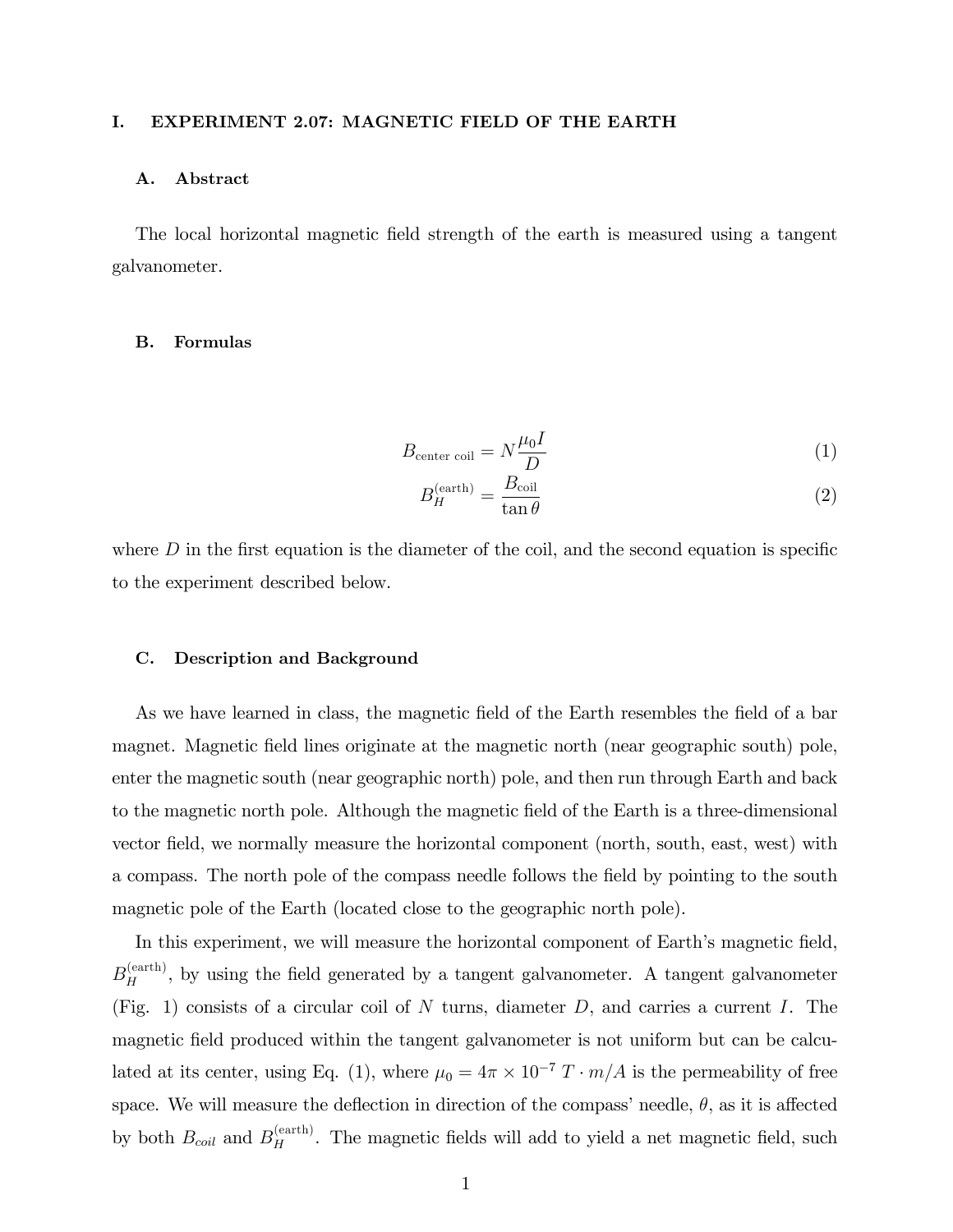

FIG. 1. Tangent galvanometer.

that

$$
\vec{B}_{net} = \vec{B}_{coil} + \vec{B}^{(earth)}
$$



Placing the compass at the center of the vertical coil, we can rotate it so that its north-

FIG. 2. Compass face.

south axis is aligned with the plane of the coil. Then we align the coil's plane with magnetic north, so that  $B_{coil}$  is perpendicular to  $B_H^{\text{(earth)}}$ , and the net field will be aligned with the compass' needle as shown in Fig. 2. Thus, we can measure the local horizontal magnetic field strength of the earth by using  $B_{coil}$  and the angle of deflection of the compass needle,  $\theta$ , by employing Eq. (2).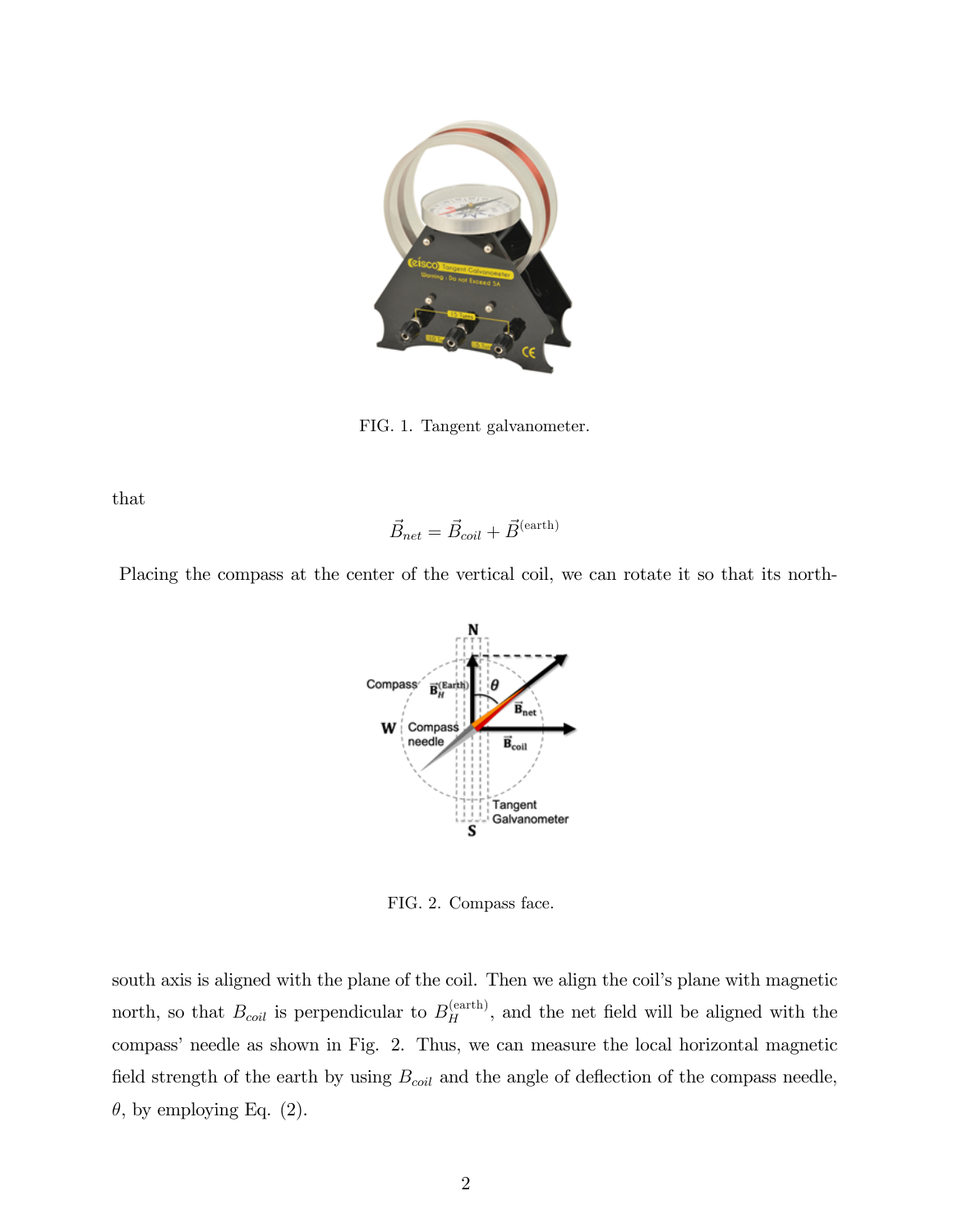#### D. Procedure

- 1. When setting up the circuit for this experiment, make sure the ammeter is used in the Amp (not milli- or micro- Amp) scale; this involves the use of the COM and 10A sockets of the multimeter. The current in the circuit should be between 0:3 A and 0:5 A.
- 2. Measure the radius of the tangent galvanometer coil.
- 3. With the compass at the center of the vertical coil, align the coil plane with magnetic north.
- 4. Rotate the compass casing so that its north-south axis is aligned with the plane of the coil as well.
- 5. Complete the circuit and record the number of turns in the coil  $(N)$ , the current, and the angular deviation from north.
- 6. Repeat the measurement with the batteryís terminal connections reversed. Both angles,  $\theta^{(\pm)}$  (*i.e.*, east and west of north), are acute angular deviations from north.
- 7. Repeat the procedure for the three different values of the coil turns number,  $N$  (=  $5, 10, 15$ .
- 1. Figures



Circuit for this experiment.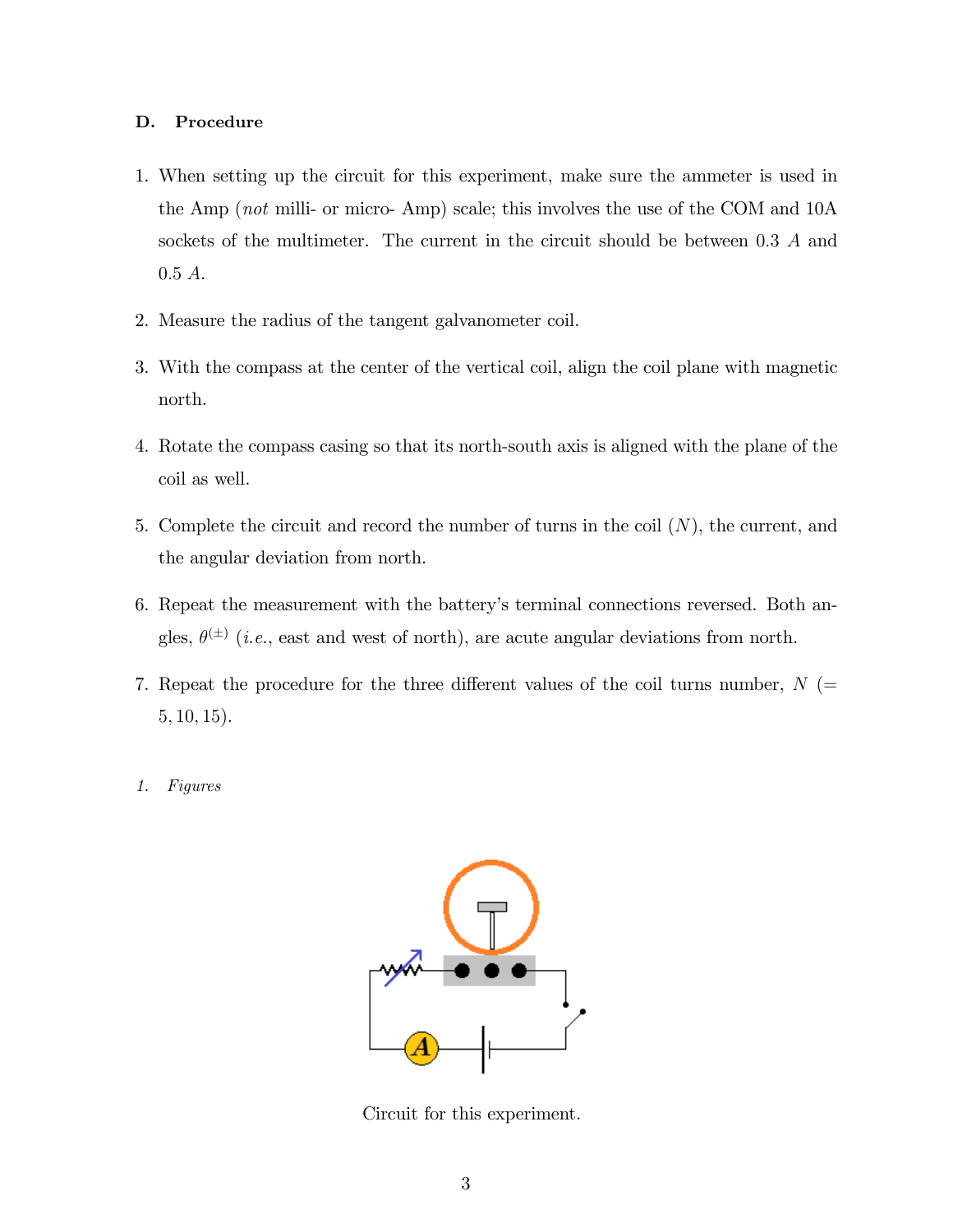### E. Measurements

| coil diameter $D \mid cm$ |  |
|---------------------------|--|
|---------------------------|--|

| Trial | $\overline{N}$ | $\theta^{(+)}$ | $I^{(+)}$ [ $Amp$ ] | $\theta^{(-)}$ | $I^{(-)}$ [ $Amp$ ] |
|-------|----------------|----------------|---------------------|----------------|---------------------|
|       |                |                |                     |                |                     |
|       | $10\,$         |                |                     |                |                     |
|       | 15             |                |                     |                |                     |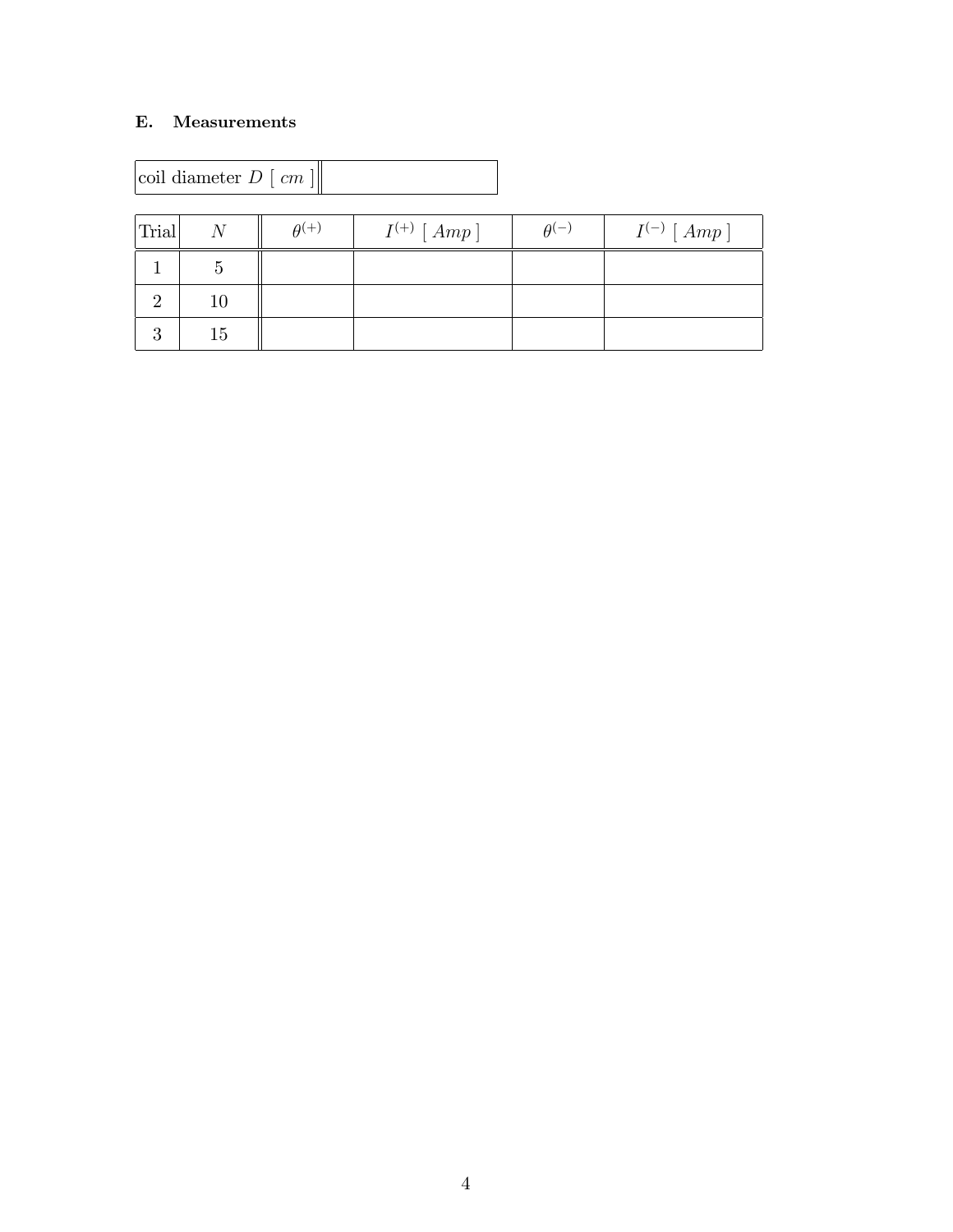#### F. Instructions

- 1. In the three cases, use the average of the two angles  $(\bar{\theta} = (\theta^{(+)} + \theta^{(-)})/2)$ , the average of the two currents  $(\bar{I} = (I^{(+)} + I^{(-)})/2)$ , and Eqs. (1) and (2), and calculate coil field and the earth's horizontal component of magnetic field,  $B_H^{\text{(earth)}}$  [ $\mu Tesla$ ].
- 2. Based on the three previous calculations, what is your experimental determination of the horizontal component of the earth's magnetic field,  $\bar{B}_{H}^{(earth)}$  [*Gauss* ]?
- 3. Take the accepted value of the earth's horizontal component of magnetic field in south Florida to be 0:25 Gauss and calculate the percent error in your answer.